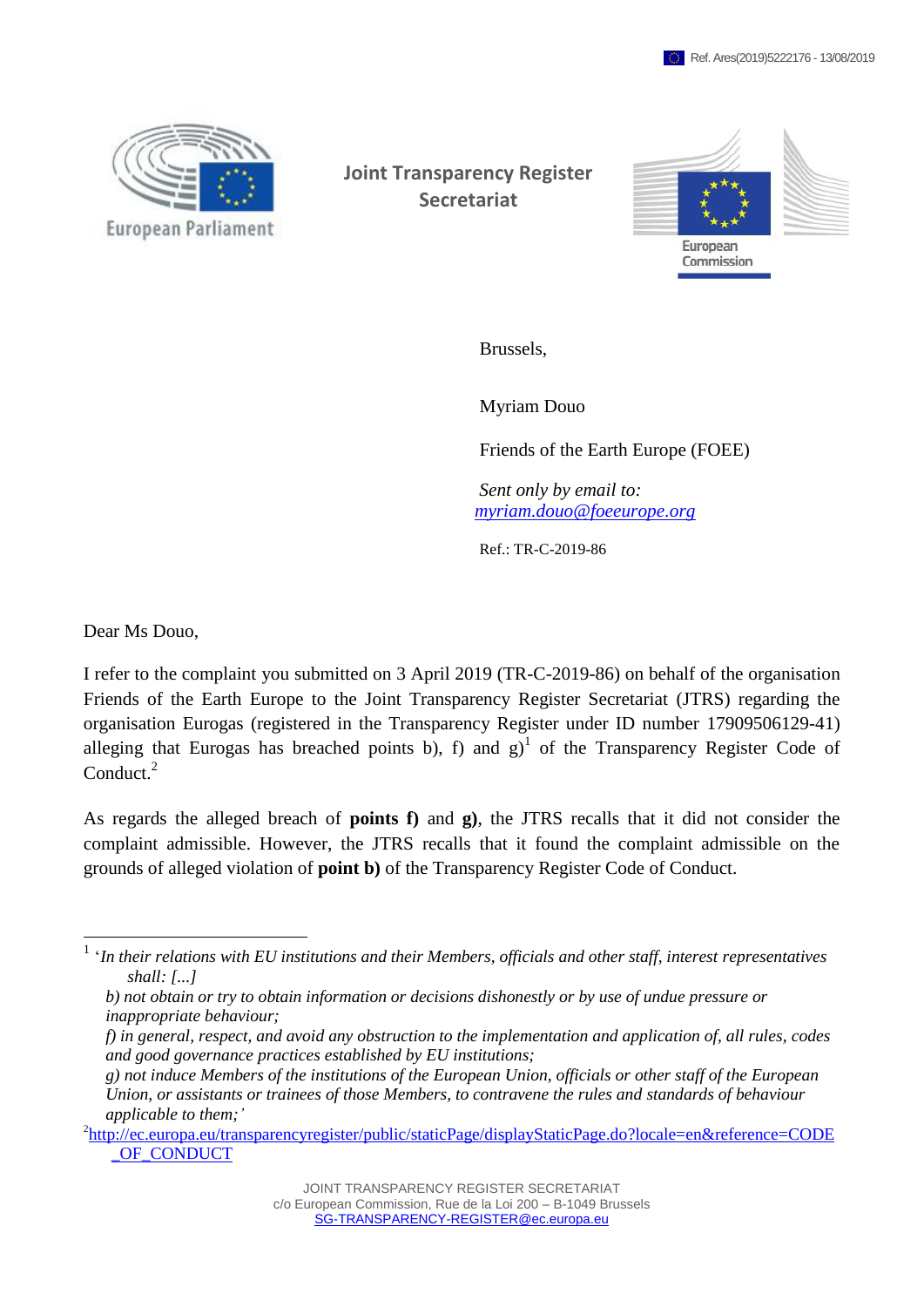You were also informed by letter of 21 June 2019 that the JTRS saw enough reasons to examine the propriety of trying to influence a politician's decision whether or not to accept a meeting invitation by highlighting an intention to grant a monetary donation to a third party.

The JTRS has made the following points in reaction to statements made by Eurogas:

- i) The JTRS made it clear to Eurogas that it did not in any way question the practice of perception audits or the practice of granting charitable donations. However, the JTRS did not see why an invitation sent to a given person, much less an MEP or an EU official, to contribute to a perception audit needed to be linked with making a charitable donation to a third party. Charitable actions to finance noble causes, in the opinion of the JTRS, should be stand-alone activities, completely independent from an organisation's Public Affairs agenda towards the EU institutions. The intention to make such a donation, in the view of the JTRS, does not need to be mentioned when approaching politicians (either directly or via a professional consultancy) about their opinions, as the charitable act has nothing to do with the subject of the sought meeting, as Eurogas has underlined.
- ii) The JTRS also took the opportunity to state its opinion that this perception audit falls within the scope of activities covered by the Transparency Register. Indeed, as explained by Eurogas in its reply to the JTRS letter, the perception audit '…serves as a tool for Eurogas to reflect generally on how to improve its interactions with stakeholders in the field and the manner in which it will advocate positions in the future.' Therefore, for the purposes the Transparency Register, such an audit should be conceived as a 'capacity-building tool' and, at the very least, be considered an 'indirect' influencing activity which should be duly recognised and accounted for in an organisation's registration (under the Financial data heading).
- iii) As regards a potential breach of **point b)** of the Transparency Register Code of Conduct, the JTRS agreed that Eurogas has not sought to *'obtain or try to obtain information or decisions dishonestly or by use of undue pressure.'* As for the latter part of this point, i.e. the issue whether has been any *'inappropriate behaviour'* on the part of Eurogas, the JTRS noted that it had never before been confronted with the practice of offering donations to third parties when contacting representatives of the EU institutions. Therefore, so far, it has not had the opportunity to provide relevant advice either directly to professional consultancies and their clients or via other means such as the Implementing Guidelines. In this respect, and taking into account the extensive explanations provided by Eurogas, the JTRS has reached the conclusion **that there has been no intentional non-compliance with point b) of the Code of Conduct** by FTI in the meaning of paragraph 33 of the Interinstitutional Agreement on the Transparency Register<sup>3</sup>.
- iv) The JTRS underlined its position that the gesture of offering a charitable contribution in recognition of the time granted by an interviewee – who is an MEP, a European

 $\overline{a}$ 

<sup>&</sup>lt;sup>3</sup> Agreement between the European Parliament and the European Commission on the transparency register for organisations and self-employed individuals engaged in EU policy-making and policy implementation, OJ L 277, 19.9.2014, p. 11.

[https://eur-lex.europa.eu/legal-content/en/TXT/?uri=uriserv:OJ.L\\_.2014.277.01.0011.01.ENG](https://eur-lex.europa.eu/legal-content/en/TXT/?uri=uriserv:OJ.L_.2014.277.01.0011.01.ENG)